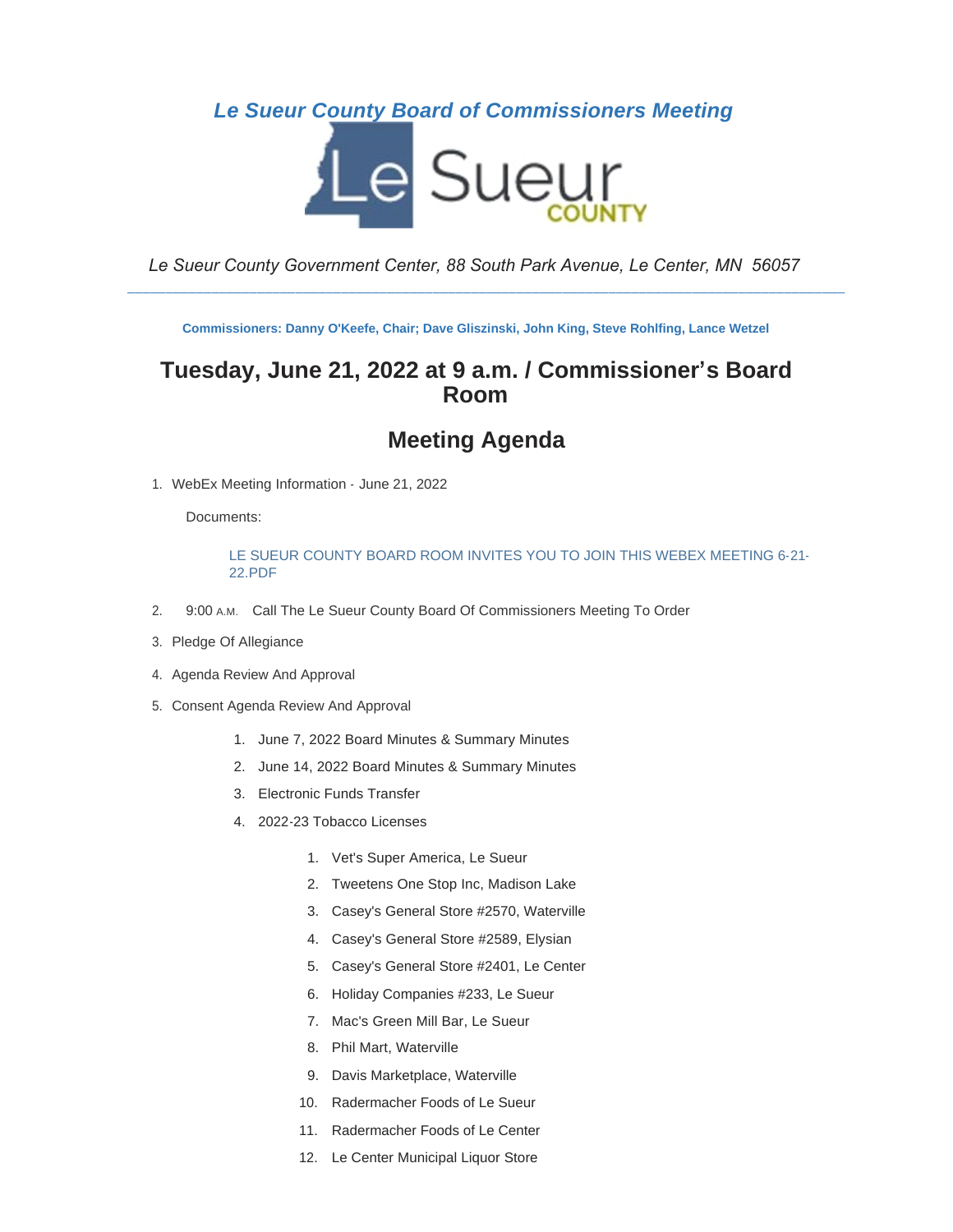- 13. Little Dandy, Le Center
- 14. Beer Oil & Tire, Le Center
- 15. Scoop's Liquor, Le Sueur
- 16. J&L Bottles, Inc, Waterville
- 17. The Pit Stop, Elysian
- 18. Froggy's Liquor Store, Le Sueur
- 19. Dollar General Store #14798, Le Center

#### Documents:

[JUNE 7, 2022 BOARD MINUTES.PDF](https://www.co.le-sueur.mn.us/AgendaCenter/ViewFile/Item/3282?fileID=4431) [JUNE 7, 2022 BOARD SUMMARY MINUTES.PDF](https://www.co.le-sueur.mn.us/AgendaCenter/ViewFile/Item/3282?fileID=4433) [JUNE 14, 2022 BOARD OF APPEAL AND EQUALIZATION MINUTES.PDF](https://www.co.le-sueur.mn.us/AgendaCenter/ViewFile/Item/3282?fileID=4432) [JUNE 14, 2022 BOARD OF APPEAL AND SUMMARY MINUTES.PDF](https://www.co.le-sueur.mn.us/AgendaCenter/ViewFile/Item/3282?fileID=4434) [ELECTRONIC FUNDS TRANSFER REPORT.PDF](https://www.co.le-sueur.mn.us/AgendaCenter/ViewFile/Item/3282?fileID=4438)

6. 9:02 A.M. Public Open Forum

Note: This opportunity is reserved for private citizens only - not employees, unions or other organized groups funded by or associated with Le Sueur County. There is a three minute time limit per person to discuss topics that are not already on the meeting agenda for the day. The Board will not take action at the time of the presentation, but will direct County staff to respond appropriately to issues raised by citizens.

- 7. 9:03 A.M. Claims (2 Min)
	- 1. County Claims

Documents:

[0034\\_001.PDF](https://www.co.le-sueur.mn.us/AgendaCenter/ViewFile/Item/3531?fileID=4427)

- 8. 9:05 A.M. Jim McMillen, Facilities (10 Min)
	- 1. West Parking Lot Options

## Documents:

#### [2022-10542 PARKING LOT OPTIONS.PDF](https://www.co.le-sueur.mn.us/AgendaCenter/ViewFile/Item/3889?fileID=4407)

- 9. 9:15 A.M. Mike Schultz, SWCD District Manager (10 Min)
	- 1. 2022 Le Sueur County Buffer Ordinance Non-Compliant List

Documents:

## [2022 LE SUEUR COUNTY BUFFER ORDINANCE NON COMPLIANT LIST.PDF](https://www.co.le-sueur.mn.us/AgendaCenter/ViewFile/Item/3887?fileID=4406) [2022 BUFFER LAW NONCOMPLIANT LIST FOR LSC BOARD.PDF](https://www.co.le-sueur.mn.us/AgendaCenter/ViewFile/Item/3887?fileID=4411)

- 10. 9:25 A.M. Nik Kadel, Ditch Specialist (10 Min)
	- 1. Ditch Repair Project Limit
	- 2. JD4 New Contractor for Culvert Installation \$24,796.38

Documents: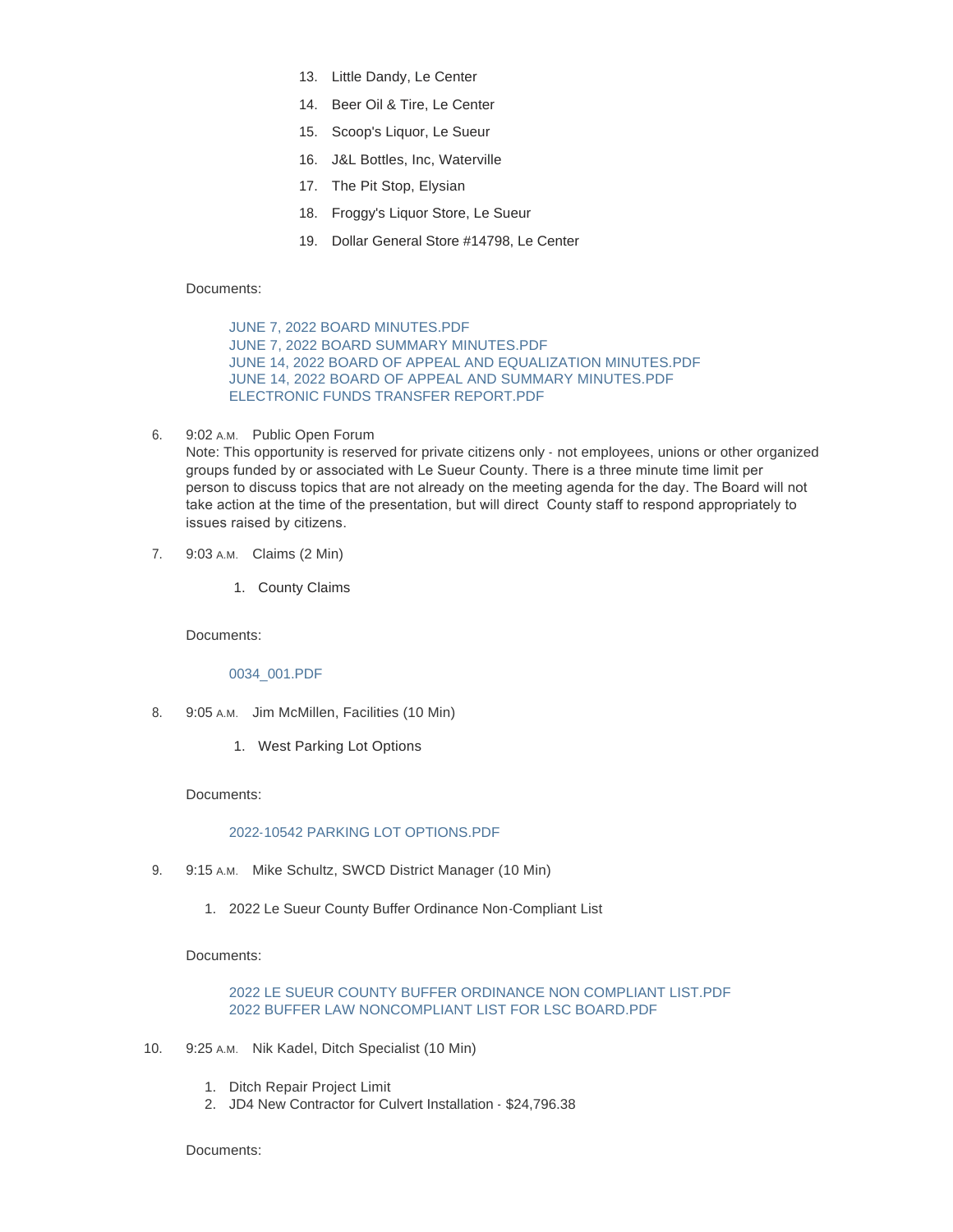## [LE SUEUR COUNTY DRAINAGE POLICY SPENDING LIMIT.PDF](https://www.co.le-sueur.mn.us/AgendaCenter/ViewFile/Item/3888?fileID=4436) [JD4 HANCOCKBID\\_SIGNED.PDF](https://www.co.le-sueur.mn.us/AgendaCenter/ViewFile/Item/3888?fileID=4437)

11. 9:30 A.M. Public Hearing - Ordinance Revisions - Section 4 Definitions And Section 13 Shoreland Regulations (30 Min)

Documents:

[03-10-2022 RFA \(ORDINANCE AMENDMENTS\).PDF](https://www.co.le-sueur.mn.us/AgendaCenter/ViewFile/Item/3825?fileID=4422) [SEC. 13 SHORELAND MANAGEMENT \(TRACK CHANGE WITH DNR CHANGES\).PDF](https://www.co.le-sueur.mn.us/AgendaCenter/ViewFile/Item/3825?fileID=4423) [SEC. 4 RULES AND DEFINITIONS \(TRACK CHANGE WITH DNR CHANGES\).PDF](https://www.co.le-sueur.mn.us/AgendaCenter/ViewFile/Item/3825?fileID=4424)

12. 10:00 A.M. Board Of Appeal And Equalization - Reconvene From 6/14/22 (10 Min)

Documents:

### [CBAE FORM FOR MINUTES 2022.PDF](https://www.co.le-sueur.mn.us/AgendaCenter/ViewFile/Item/3894?fileID=4435)

13. 10:10 A.M. Jamie Hayes, Director Of Human Services (20 Min)

Documents:

### [HUMAN SERVICES BOARD AGENDA -JUNE 2022.PDF](https://www.co.le-sueur.mn.us/AgendaCenter/ViewFile/Item/3533?fileID=4409)

- 14. 10:30 A.M. Dani Blaschko, Auditor-Treasurer (15 Min)
	- 1. Adopt the Findings and Order as presented to form a Joint Drainage Authority for Scott Le Sueur Joint Ditch 3 and appoint Commissioner King (District 3) and Commissioner Gliszinski (District 1) to the Joint Drainage Authority

Documents:

[LE SUEUR COUNTY BOARD AGENDA REQUEST FORM 1.PDF](https://www.co.le-sueur.mn.us/AgendaCenter/ViewFile/Item/3895?fileID=4418) [JD03\\_SLS\\_OD-E\\_20220621.PDF](https://www.co.le-sueur.mn.us/AgendaCenter/ViewFile/Item/3895?fileID=4419) [JD03\\_SLS\\_RPT-V\\_20220528.PDF](https://www.co.le-sueur.mn.us/AgendaCenter/ViewFile/Item/3895?fileID=4420) [CD3\\_LANDCLASS.PDF](https://www.co.le-sueur.mn.us/AgendaCenter/ViewFile/Item/3895?fileID=4421) [LE SUEUR COUNTY BOARD AGENDA REQUEST FORM 2.PDF](https://www.co.le-sueur.mn.us/AgendaCenter/ViewFile/Item/3895?fileID=4428) [CD43\\_P-R\\_20220613.PDF](https://www.co.le-sueur.mn.us/AgendaCenter/ViewFile/Item/3895?fileID=4429) [20142 RESPONSE TO LANDOWNER PETITION 2022-06-16.PDF](https://www.co.le-sueur.mn.us/AgendaCenter/ViewFile/Item/3895?fileID=4430)

- 15. 10:45 A.M. Dave Tiegs, Highway Engineer (5 Min)
	- 1. Approval of the Annual Report

Documents:

## [HIGHWAY DEPARTMENT AGENDA ITEMS JUNE 21ST, 2022.PDF](https://www.co.le-sueur.mn.us/AgendaCenter/ViewFile/Item/3896?fileID=4425)

16. 10:50 A.M. Cindy Westerhouse, Human Resources Director (10 Min)

Documents:

### [JUNE 21 HR AGENDA.PDF](https://www.co.le-sueur.mn.us/AgendaCenter/ViewFile/Item/3284?fileID=4426)

- 17. 11:00 A.M. Joe Martin, County Administrator (5 Min)
	- 1. IRS raised Mileage Rate to 62.5 cents per mile effective July 1, 2022